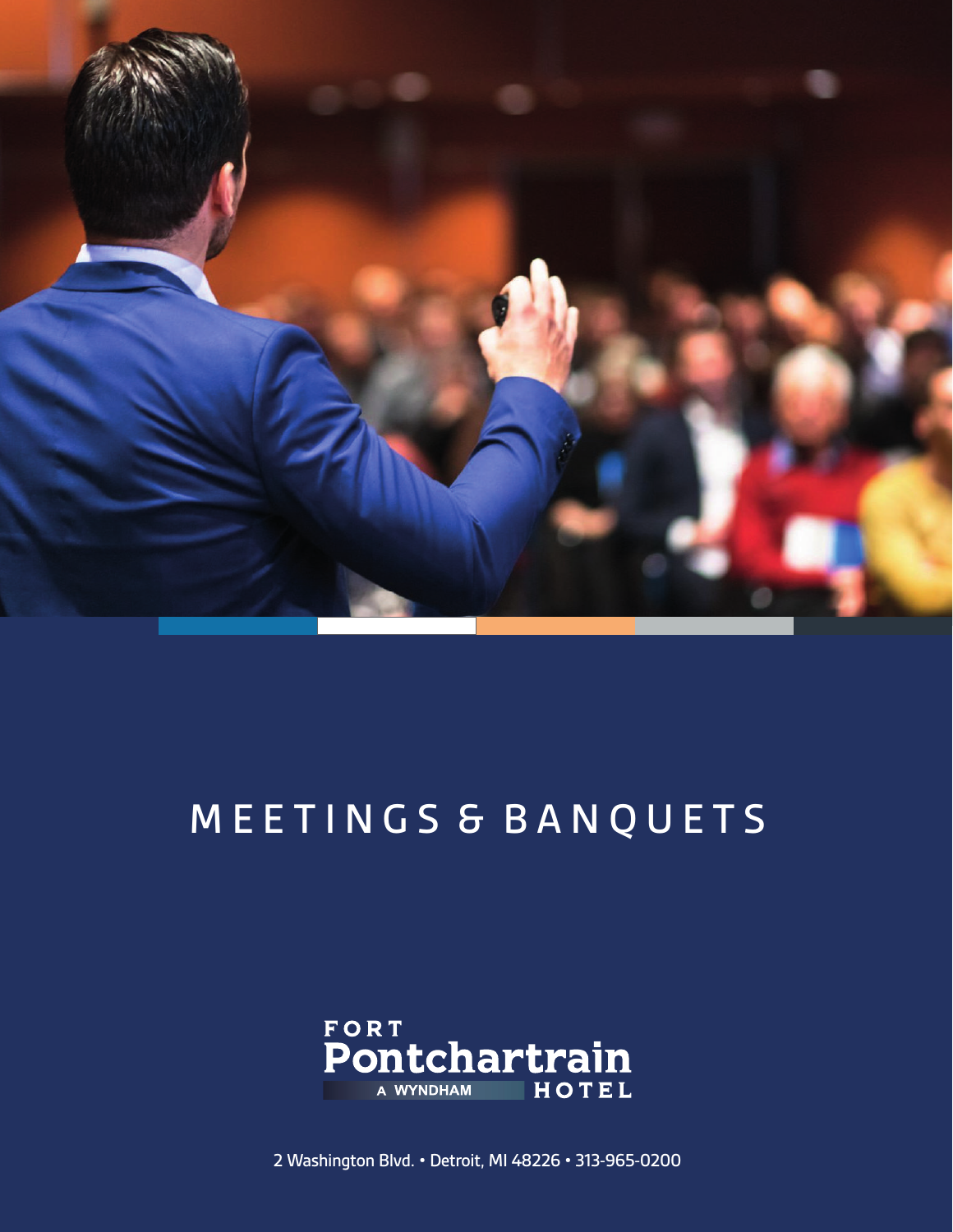

View a Video of our Meeting and Event Space here: https://youtu.be/00mcs4zFl5A

## **Meeting Room Measurements & Capacities**

| MEETING ROOMS       | SQ. FT. | CEILING HEIGHT | <b>DIMENSIONS</b> | COCKTAIL | THEATRE | CLASSROOM | BANQUET | U SHAPE         | CONFERENCE |
|---------------------|---------|----------------|-------------------|----------|---------|-----------|---------|-----------------|------------|
| <b>LOBBY LEVEL</b>  |         |                |                   |          |         |           |         |                 |            |
| EXECUTIVE BOARDROOM | 312     | 12             | 12 ft x 26 ft     | $\sim$   | $\sim$  | $\sim$    | $\sim$  | $\sim$          | 12         |
| PONTCHARTRAIN ROOM  | 1,225   | 12             | 35 ft x 35 ft     | 90       | 55      | 35        | 50      | 25              | 30         |
| WINDSOR BALLROOM    | 5,593   | 12             | 47 ft x 119 ft    | 400      | 350     | 250       | 300     | 70              | 60         |
| WINDSOR A           | 1,551   | 12             | 47 ft x 33 ft     | 130      | 75      | 50        | 100     | 30              | 30         |
| WINDSOR A & B       | 3,149   | 12             | 47 ft x 67 ft     | 200      | 250     | 150       | 160     | 50              | 60         |
| <b>WINDSOR B</b>    | 1,598   | 12             | 47 ft x 34 ft     | 130      | 75      | 50        | 100     | 30 <sup>°</sup> | 30         |
| WINDSOR B & C       | 4,042   | 12             | 47 ft x 86 ft     | 200      | 200     | 150       | 160     | 50              | 50         |
| WINDSOR C           | 2.340   | 12             | 45 ft x 52 ft     | 130      | 60      | 40        | 100     | 25              | 25         |
| JEFFERSON HOUSE     | 1,428   | 12             | 42 x 34 ft        | 158      | 158     | 102       | 119     | 40              | 47         |
| 25TH FLOOR          |         |                |                   |          |         |           |         |                 |            |
| SUMMIT ROOM         | 2.380   | 11             | 34 ft x 70 ft     | 120      | 90      | 60        | 80      | 45              | 30         |
| SUMMIT A            | 816     | 11             | 34 ft x 24 ft     | 50       | 40      | 20        | 30      | 20              | 20         |
| SUMMIT B            | 690     | 11             | 30 ft x 23 ft     | 50       | 40      | 20        | 30      | 20              | 20         |
| SUMMIT C            | 816     | 11             | 34 ft x 24 ft     | 50       | 40      | 20        | 30      | 20              | 20         |
| CROWNE ROOM         | 598     | 11             | 23 ft x 26 ft     | 40       | 25158   | 15        | 20      | 12              | 12         |

(Numbers based on seating only. Food tables, AV, staging, etc. not factored in)